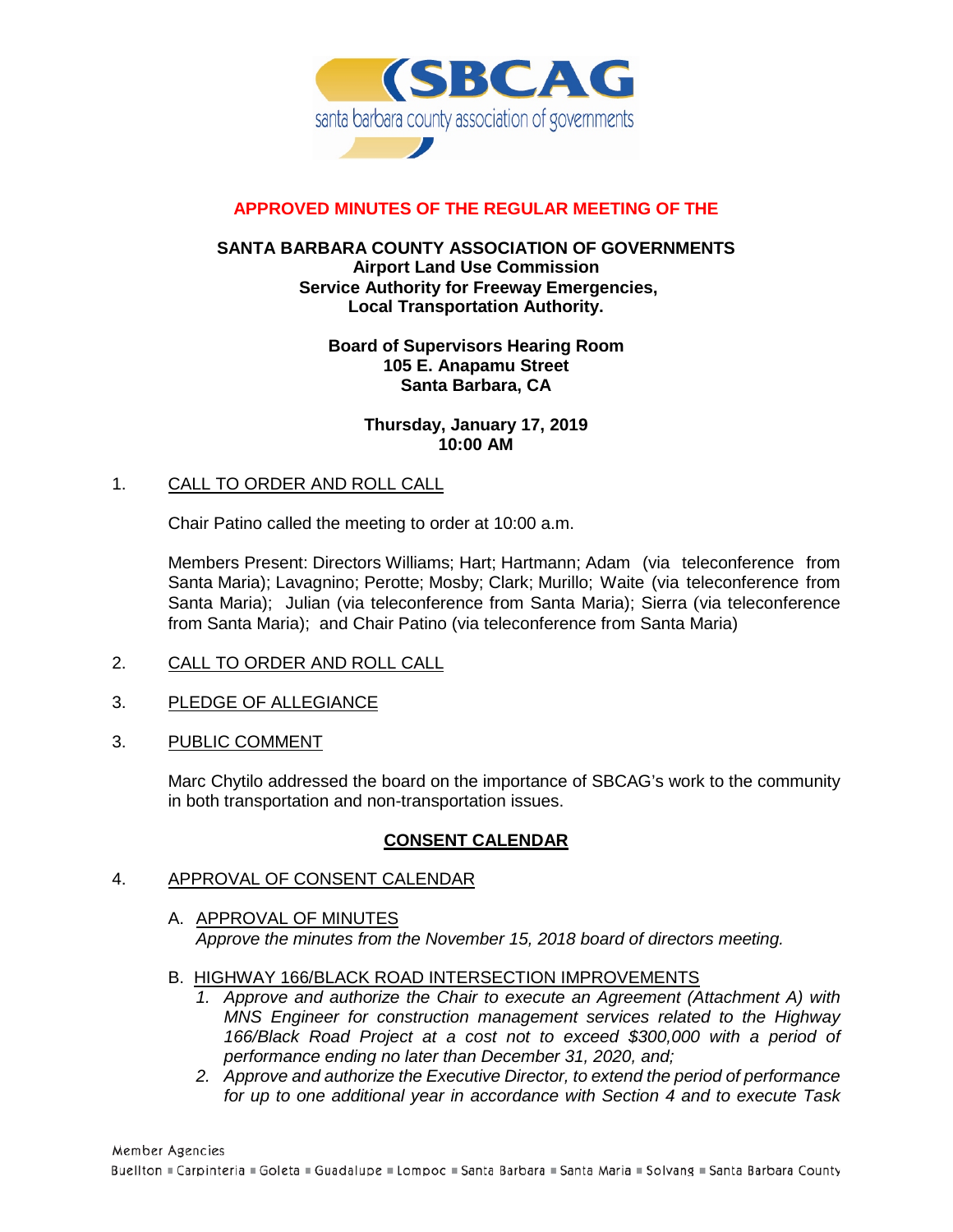*Orders to the Agreement with MNS Engineers pursuant to Exhibit A Scope of Services, and;*

- *3. Adopt Resolution 19-10 (Attachment B) authorizing the Chair to execute the cooperative agreement with the California Department of Transportation (Caltrans) and acknowledging appropriated funds for the construction phase of the Highway 166/Black Road Project, and;*
- *4. Approve and authorize the Chair to execute Cooperative Agreement (05-0344) (Attachment C) with Caltrans for the oversight and source inspection of materials during the construction phase of the Highway 166/Black Road Project. The total amount of the Agreement is \$1,268,000 in Measure A funds with an estimated \$25,000 to be paid to Caltrans for source inspection and the remaining funds to pay for SBCAG's construction costs. The Board must approve additional contributions of Measure A funds for this project, if required.*
- C. FEDERAL TRANSPORTATION IMPROVEMENT PROGRAM AMENDMENT *Adopt Resolution 19-01 amending the 2019 Federal Transportation Improvement Program through Formal Amendment No. 2 to program grouped projects for the local highway bridge program, grouped projects for collision reduction under the State Highway Operations and Protection Program, and individually listed projects for the Highway 101 HOV lane widening and for pavement rehabilitation.*
- D. FEDERAL LEGISLATIVE ADVOCATE CONTRACT

*Approve and authorize the Chair to execute a three-year agreement with Thomas Walters & Associates, Inc. for federal legislative advocacy services for the term July 1, 2019 to June 30, 2022 at a cost not to exceed \$187,517.*

- E. STATE LEGISLATIVE ADVOCATE CONTRACT *Approve and authorize the Chair to execute a three-year agreement with Khouri Consulting for state legislative advocacy services for the term July 1, 2019 to June 30, 2022, at a cost not to exceed \$186,300.*
- F. HIGHWAY CALL BOX MAINTENANCE CONTRACT

*Acting as the Santa Barbara County Service Authority for Freeway Emergencies, approve, ratify, and authorize the Chair to execute an Agreement for Maintenance of Highway Call Box Systems with CASE Emergency Systems with a period of performance from July 1, 2018 through June 30, 2019 in an amount not to exceed \$170,000.*

- G. REGIONAL GROWTH FORECAST *Approve the Regional Growth Forecast 2050 update for use in SBCAG's longrange planning.*
- H. OWP AND BUDGET AMENDMENT #4
	- *1. Adopt resolution 19-06 (Attachment A) amending the FY 2018-19 Overall Work Program (OWP) and Budget to reflect additional formula grant funding received under the Road Maintenance and Rehabilitation Account (Senate Bill 1) – Sustainable Community Formula Grant and to add additional state grant revenues.*
	- *2. Approve and authorize the Executive Director, Marjie Kirn, to execute these amendments to the OWP and Budget*.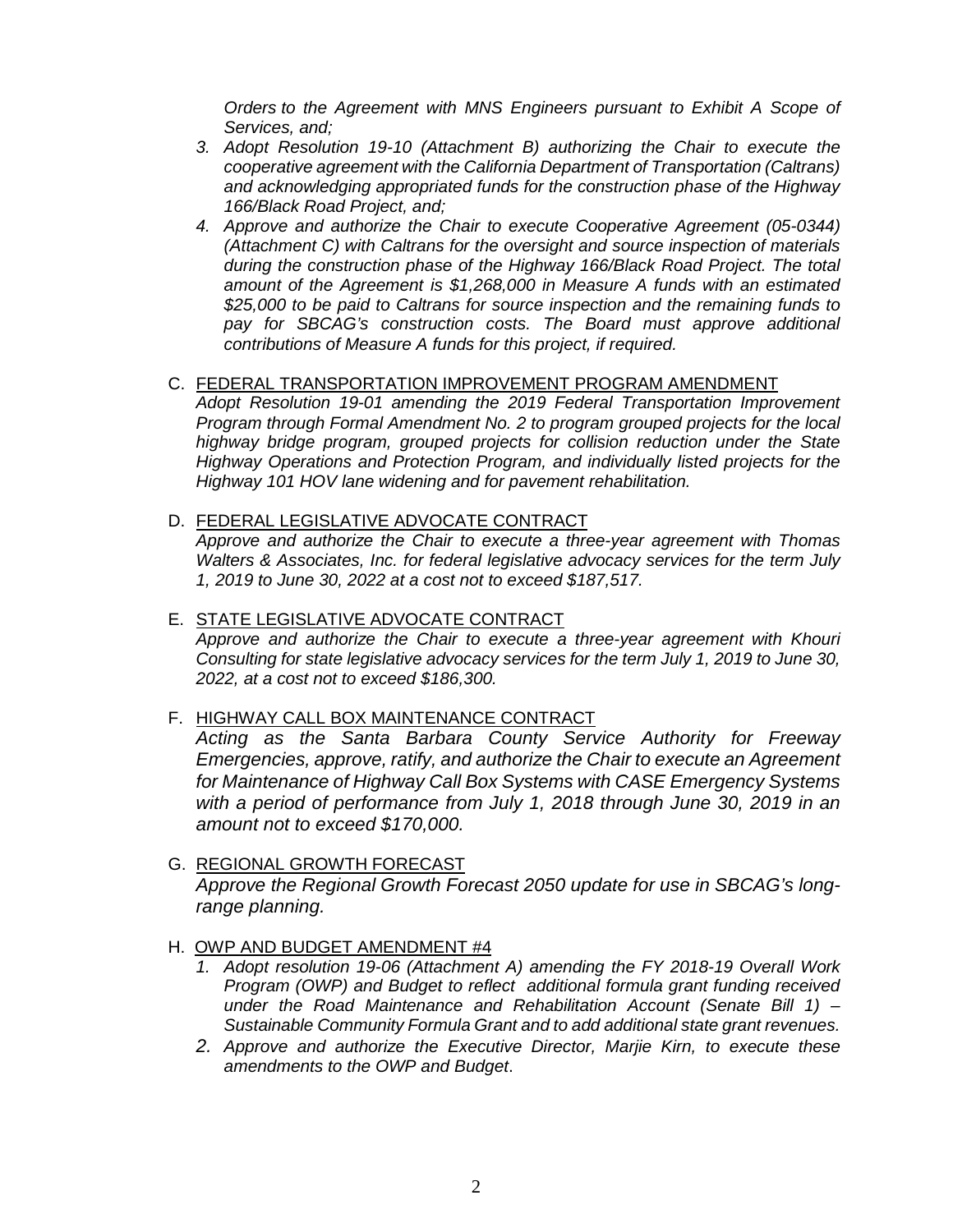# I. RINCON MULTI-USE TRAIL AMENDMENT NO. 1 & OWP AND BUDGET AMENDMENT #5

- *1. Adopt Resolution 19-09 (Attachment A1) amending the FY 2018-19 Overall Work Program (OWP) (Amendment A2) and Budget (Amendment A3) to reflect the usage of Regional Surface Transportation Program (RSTP) Highway 101 reserve funds for the Rincon Multi-Use Trail Project;*
- *2. Approve and authorize the Executive Director, Marjie Kirn, to execute these amendments to the OWP and Budget; and*
- *3. After adoption of Resolution 19-09, approve and authorize the Chair to execute Amendment No. 1 (Attachment B) to the Memorandum of Understanding (MOU) with the City of Carpinteria to add \$250,000 in RSTP funds for the environmental, detailed design, right of way, utility and railroad coordination phases of the Rincon Multi-Use Trail project and to extend the period of performance for two years for a revised period of performance of April 1, 2016 through December 31, 2020.*
- J. NEGOTIATE LEASE TERMINATION FOR AEGIS BUILDING *Authorize the Executive Director, Marjie Kirn, to negotiate the lease termination for the Aegis building with the County of Santa Barbara located at 217 North San Antonio Road, Santa Barbara.*
- K. CONGESTION MANAGEMENT PROGRAM

*Approve Resolution 19-08 finding that the thresholds required by Government Code Section 65088.3 have been satisfied by the region's city councils and Board of Supervisors, collectively representing in excess of 50 percent of the region's jurisdictions and 50 percent of the region's population, thereby electing to exempt the Santa Barbara County Association of Governments from the state's Congestion Management Program statutes.*

- L. NEW RULE 3.5 OF CALIFORNIA'S RULES OF PROFESSIONAL CONDUCT FOR **LAWYERS** 
	- *1. Adopt Resolution No. 19-07 that adopts the local rules set forth below, in order to implement new Rule 3.5 Of California's Rules of Professional Conduct for lawyers (effective November 1, 2018); and regulate gifts beyond the limits of the California Political Reform Act. The local rules are:* 
		- *a. The Board's Legal Counsel, as the advisor to the Board, may continue to provide confidential attorney-client legal advice on the merits of adjudicative matters to members of the Board.*
		- *b. All lawyers may continue to communicate with members of the Board on the merits of adjudicative matters and those communications will be subject to ex parte disclosure by the member.*
		- *c. Any gifts from lawyers to members of the Board or SBCAG employees shall be regulated by the Political Reform Act, Government Code section 81000 et seq.*
	- *2. Determine that the proposed actions are not a "project" under California Environmental Quality Act Guidelines section 15378(b)(5) in that they are organizational or administrative activities of the government that will not result in direct or indirect physical changes to the environment.*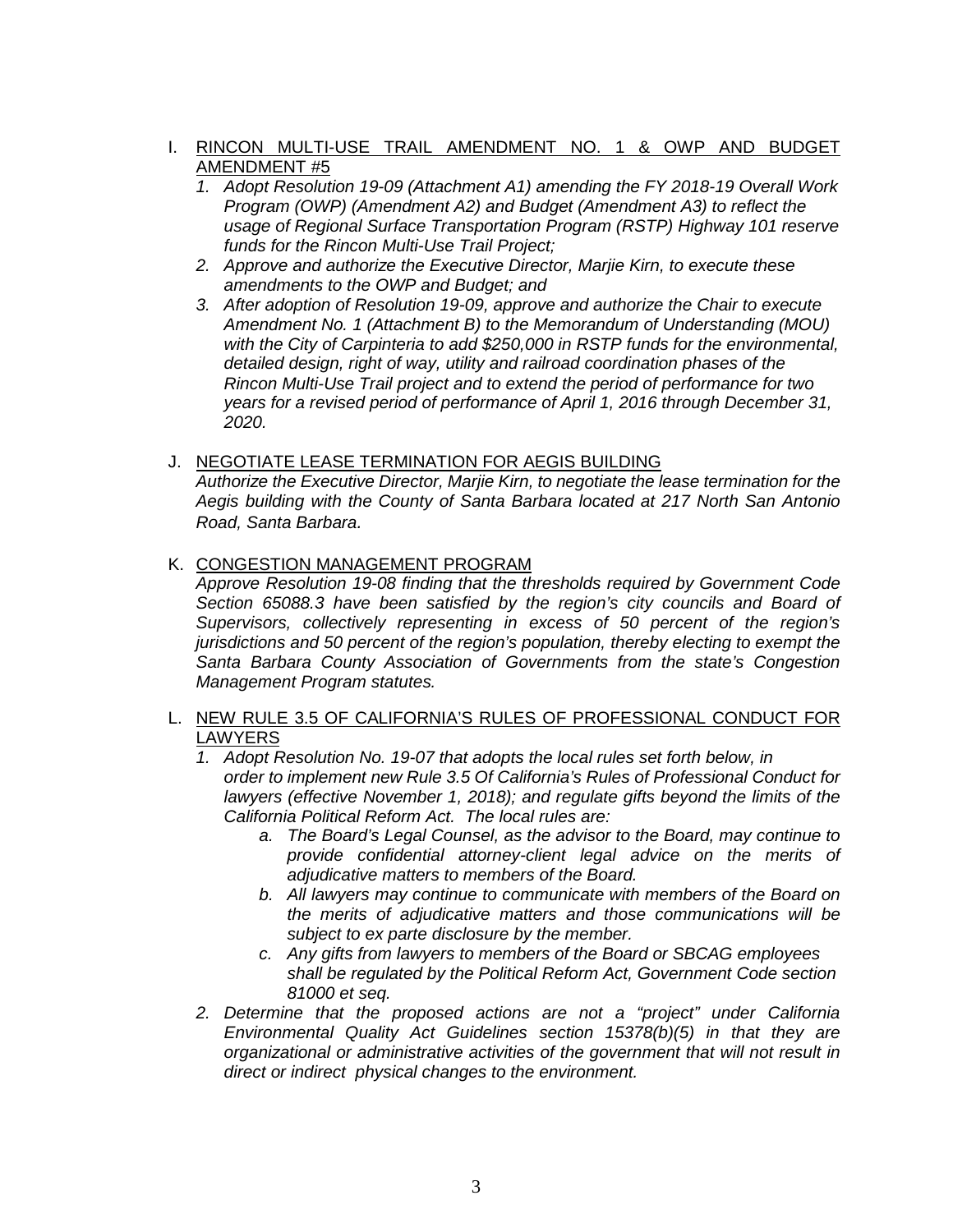Director Williams recused himself from Consent Item 4M.

- M. HIGHWAY 101 HOV (SEGMENT 4A): COOPERATIVE AGREEMENT WITH **CALTRANS** 
	- *1. Adopt Resolution 19-02 (Attachment A) approving a Cooperative Agreement (05- 0343) with Caltrans for the Highway 101 Northbound Ramps/Santa Monica/Via Real in the City of Carpinteria and acknowledge appropriation of Measure A funds; and*
	- *2. Approve and authorize the Chair to execute a Cooperative Agreement (05-0343) (Attachment B) with the California Department of Transportation (Caltrans) for the project approval and environmental document (PA&ED), plans, specifications and estimate (PS&E) and right of way (ROW) phases for intersection improvements at the Highway 101 Northbound Ramps/Santa Monica/Via Real in the City of Carpinteria for up to \$1,204,000 in SB1 Local Partnership Program (LPP) funds and another \$1,504,000 in Measure A funds for PA&ED, PS&E and ROW costs for a total amount of \$2,708,000. The Board must approve* additional contributions *of Measure A or LPP funds for this project, if required.*

Motion made to approve staff recommendation.

Motion: Hartmann Second: Julian Motion carried: 12-0 Yes: Hart, Hartmann, Adam, Lavagnino, Mosby, Waite, Murillo, Clark, Perotte, Julian, Sierra and Chair Patino No: None Abstention: None Absent: Williams

Consent items 4N3-4N8 were continued to February's SBCAG board meeting.

## N. HIGHWAY 101 HOV (SEGMENTS 4B-4E): COOPERATIVE AGREEMENTS WITH CALTRANS

- *1. Adopt Resolution 19-03 approving a Cooperative Agreement (05-0340) with Caltrans for the Highway 101: Carpinteria to Santa Barbara Project – Segment 4B and acknowledge appropriation of Measure A funds; and*
- *2. Approve and authorize the Chair of the SBCAG Board to execute a Cooperative Agreement (05-0340) with the California Department of Transportation (Caltrans) for the plans, specifications and estimate (PS&E) and right of way (ROW) phases of the Highway 101: Carpinteria to Santa Barbara Project - Segment 4B. The total Agreement amount is \$11,210,000, including SBCAG's contribution of \$5,877,000 in Measure A funds. The Board must approve additional contributions of Measure A funds for this Segment, if required.*
- *3. Adopt Resolution 19-04 approving Cooperative Agreement (05-0341) with Caltrans for the Highway 101: Carpinteria to Santa Barbara Project – Segment 4C and acknowledge appropriation of Measure A funds; and*
- *4. Approve and authorize the Chair to execute Cooperative Agreement (05-0341) with Caltrans for the PS&E and ROW phases of the Highway 101: Carpinteria to Santa Barbara Project - Segment 4C. The total Agreement amount is \$7,522,000, including SBCAG's contribution of \$7,002,000 in Measure A funds. The Board*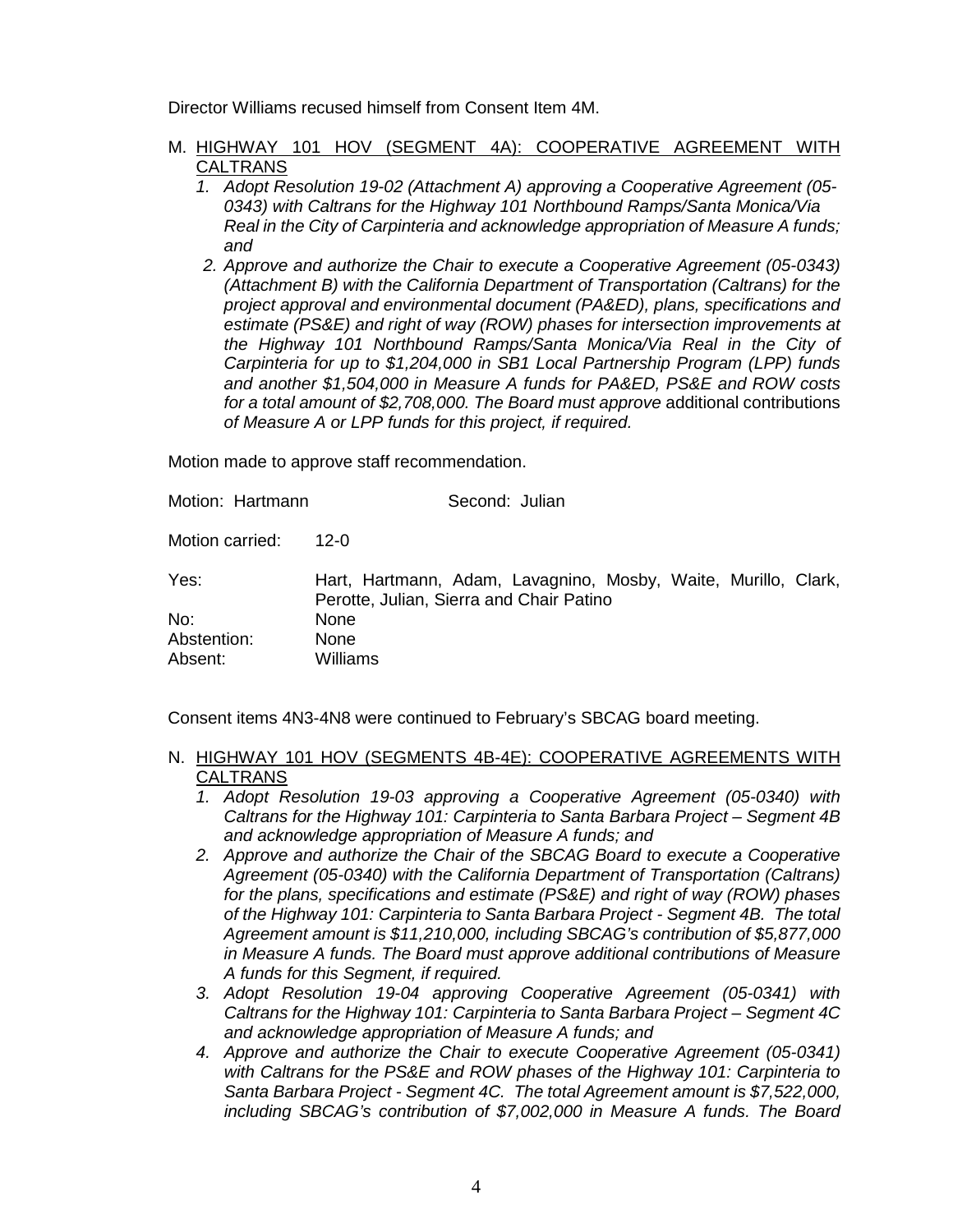*must approve additional contributions of Measure A funds for this Segment, if required.*

- *5. Adopt Resolution 19-11 approving Cooperative Agreement (05-0345) Caltrans for the Highway 101: Carpinteria to Santa Barbara Project – Segment 4C Rehabilitation including State Highway Operation Protection Program (SHOPP) funding and acknowledge appropriation of Measure A funds; and*
- *6. Approve and authorize the Chair to execute Cooperative Agreement (05-0345) Caltrans for the PS&E and ROW phases of the Highway 101: Carpinteria to Santa Barbara Project - Segment 4C Rehabilitation with SHOPP funding. The total Agreement amount is \$5,395,000, including SBCAG's contribution of \$4,185,000 in Measure A funds. The Board must approve additional contributions of Measure A funds for this Segment, if required.*
- *7. Adopt Resolution 19-05 approving Cooperative Agreement (05-0347) with Caltrans for the Highway 101: Carpinteria to Santa Barbara Project – Segments 4D and 4E and acknowledge appropriation of Measure A funds; and*
- *8. Approve and authorize the Chair to execute a Cooperative Agreement (05-0347) with Caltrans to provide oversight of the PS&E phase of the Highway 101: Carpinteria to Santa Barbara Project - Segments 4D and 4E. The total Agreement amount is \$26,490,000, including \$23,983,000 in Measure A funds. The Board must approve additional contributions of Measure A funds for this Segment, if required.*
- O. ACTIVE TRANSPORTATION PROGRAM CYCLE 4 *Receive summary of California Transportation Commission staff recommendations for Cycle 4 of the state Active Transportation Program (ATP).*
- P. MEASURE A MAINTENANCE OF EFFORT AND ALTERNATIVE TRANSPORTATION REQUIREMENTS *Approve Measure A Maintenance of Effort expenditure requirements FY 2018-19.*

Motion made to approve Consent item 4A-4L, 4N1-2, and 4O-4P.

Motion: Williams Second: Lavagnino

Motion carried: 13-0

Yes: Williams, Hart, Hartmann, Adam, Lavagnino, Mosby, Waite, Murillo, Clark, Perotte, Julian, Sierra and Chair Patino No: None Abstention: None Absent: None

## **REVIEW/DISCUSSION/ACTION ACTIONS**

#### 5. COMMITTEE APPOINTMENTS FOR 2019

*A. Appoint one delegate and one alternate to the California Association of Councils of Governments (CALCOG).*

Board appointed Director Sierra as CALCOG member and Director Mosby as alternate.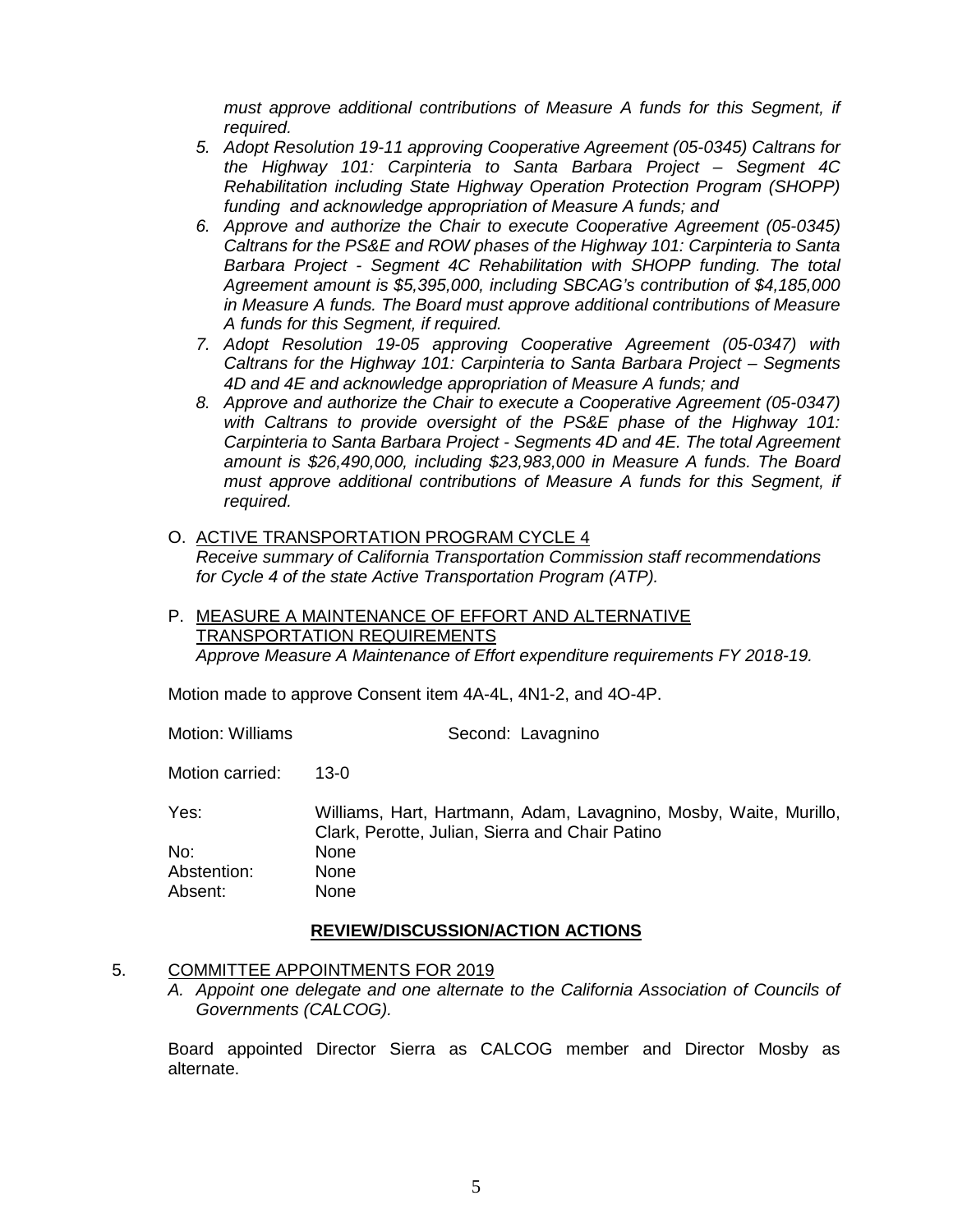*B. Appoint one delegate and one alternate to the Los Angeles-San Diego-San Luis Obispo Rail Corridor Agency (LOSSAN/Pacific Surfliner).* 

Board appointed Director Hart as LOSSAN member and Director Murillo as alternate.

*C. Appoint one delegate and one alternate to the Coast Rail Coordinating Council.*

Board appointed Director Murillo as CRCC member and Director Williams as alternate.

*D. Appoint three members and one alternate to serve as SBCAG representatives on the Coastal Express Policy Committee.*

Board appointed Directors Williams, Murillo and Perotte as Coastal Express Policy Committee members and Director Clark as alternate.

*E. Appoint one member and one alternate to the CalVans board of directors.*

Board appointed Director Julian as CalVans member and Chair Hartmann as alternate.

*F. Appoint members to the SBCAG executive committee.*

Board appointed Chair Patino, Directors Hart, Hartmann, Murillo and Perotte to the SBCAG executive committee.

Motion made to approve all appointments.

| Motion: Hart    | Second: Adam                                                      |
|-----------------|-------------------------------------------------------------------|
| Motion carried: | 13-0                                                              |
|                 |                                                                   |
| Yes:            | Williams, Hart, Hartmann, Adam, Lavagnino, Mosby, Waite, Murillo, |
|                 | Clark, Perotte, Julian, Sierra and Chair Patino                   |
| No:             | None                                                              |
| Abstention:     | None                                                              |
| Absent:         | <b>None</b>                                                       |

#### 6. STATE LEGISLATIVE PLATFORM

- *A. Receive report from SBCAG's state lobbyist Gus Khouri of Khouri Consulting and approve state legislative platform for 2019.*
- *B. Appoint an SBCAG Board delegate to attend Central Coast Coalition Sacramento Lobby Day event.*

#### PUBLIC COMMENT

Marc Chytilo, Transportation Futures Committee, addressed the board on the importance of the passenger rail program and accessing UPR right of way.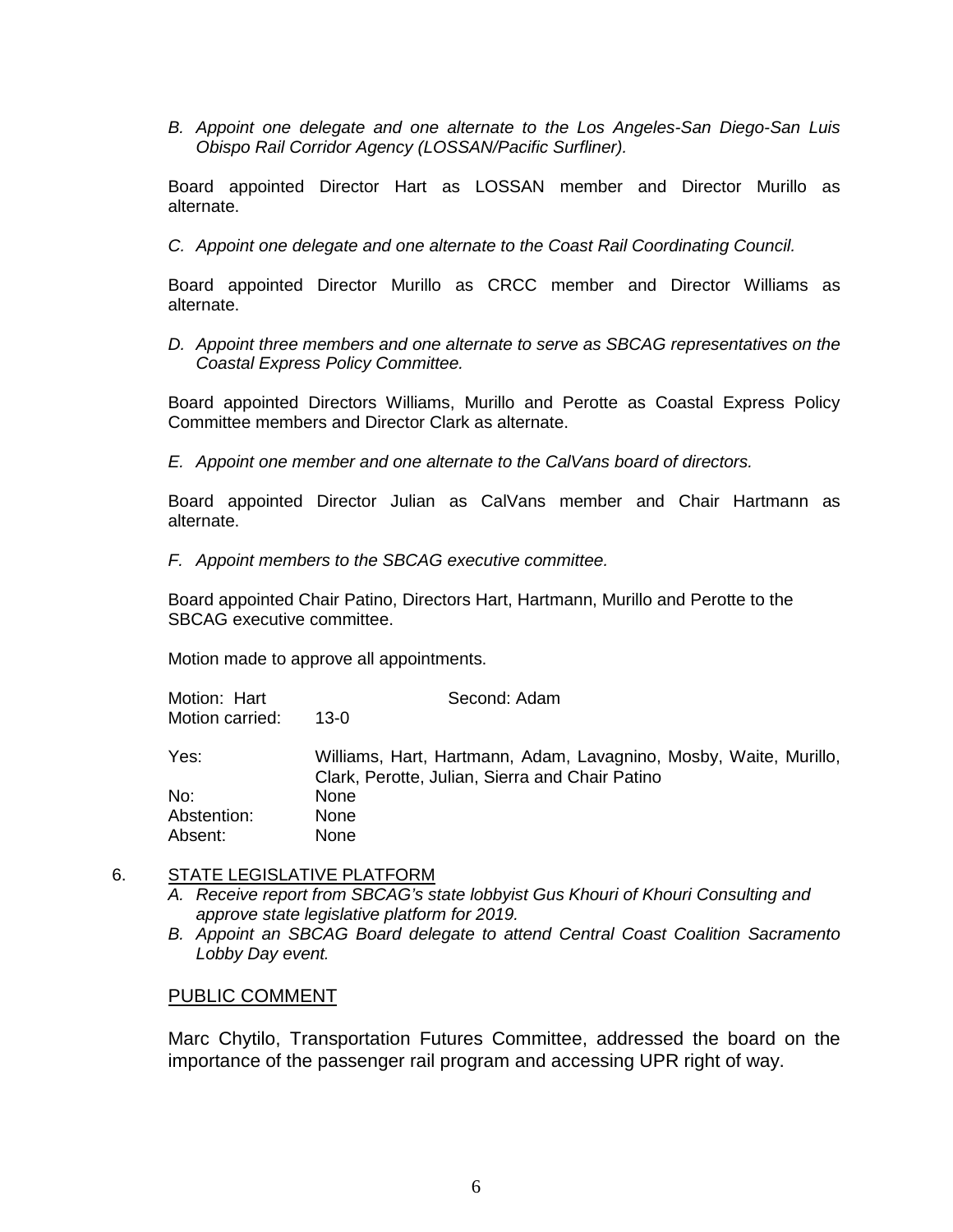Motion made to approve 2019 state legislative platform as amended and appoint Director Sierra as the SBCAG Board delegate to attend the Central Coast Coalition Lobby Day.

Motion: Lavagnino Second: Waite Motion carried: 12-0-1 Yes: Williams, Hart, Hartmann, Lavagnino, Mosby, Waite, Murillo, Clark, Perotte, Julian, Sierra and Chair Patino No: None Abstention: Adam Absent: None

- 7. FEDERAL LEGISLATIVE AGENDA
	- *A. Receive a report from SBCAG's federal lobbyist, Don Gilchrest, on federal transportation issues and approve SBCAG's federal legislative agenda for 2019.*
	- *B. Authorize the SBCAG Chair, Vice Chair and immediate past Chair to travel with staff to Washington DC.*

Motion made to receive report and authorize, Chair Patino, Vice-Chair Hart and Director Hartmann to travel with staff to Washington DC.

Motion: Lavagnino Second: Sierra

Motion carried: 13-0

Yes: Williams, Hart, Hartmann, Adam, Lavagnino, Mosby, Waite, Murillo, Clark, Perotte, Julian, Sierra and Chair Patino No: None Abstention: None<br>Absent: None Absent:

8. EMERGING TECHNOLOGIES IN TRANSPORTATION *Receive a presentation on shared mobility devices and vehicles.*

Information only therefore no action was taken.

#### 9. ONE MINUTE REPORTS *Board Members and Alternates are invited to provide updates on the activities in their districts/cities.*

10. EXECUTIVE DIRECTOR'S REPORT

Margie Kirn reported on activities and achievements of SBCAG staff, SBCAG job openings, upcoming events of interest to the Board of Directors and the public, and general status of SBCAG major projects.

#### 11. CALTRANS DISTRICT DIRECTOR'S REPORT

Tim Gubbins reported on Caltrans projects and repairs throughout the state, including Caltrans staff, projects and repairs in Santa Barbara County such as state highways, intersections and bridges, and provided any available updates on Highway 101 and Highway 192 due to the Thomas Fire mudslides.